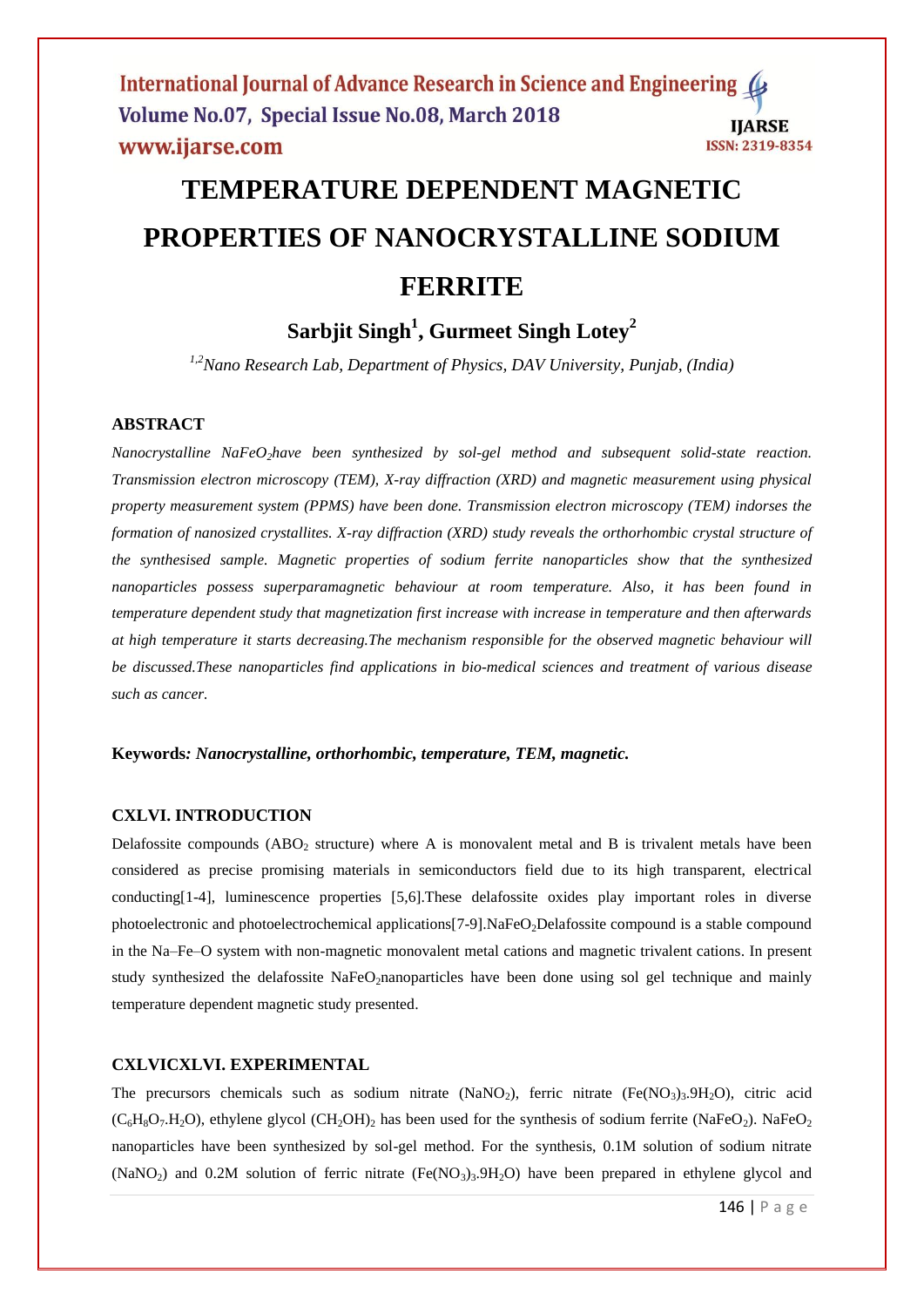subsequently, drop-wise solution of sodium nitrate has been added in ferric nitrate. In this mixture, 0.2M citric acid has been added. It is well known fact that the metal nitrates acts as oxidants and form complexes while the citric acid as fuel and chelating agent in combustion reactions [10]. Further, the calcination of this dried powder has been done at 400°C to obtain crystalline nanoparticles. The magnetic study (M-H) and temperature dependent magnetic properties have been carried out using Physical property measurement system (PPMS) Cryogenics limted USA.

#### **CXLVIICXLVIICXLVII.RESULT AND DISCUSSION**

Transmission electron microscopy (TEM) image for synthesized delafossiteNaFeO<sub>2</sub>nanoparticles confirmed its spherical morphological with particle size 40nm.X-ray diffraction (XRD) patterns of the synthesized NaFeO<sub>2</sub> nanoparticles confirmed that the formation of hexagonal phase of orthorhombic structure with Pn2<sub>1</sub>*aspace group* (JCPDS file no.76-0600) [11]. The nano crystallite size (D)calculated from the full-width at half maximum (FWHM) of the intense crystallite peak (201), using Williamson-Hall formula [12].

$$
\beta \cos \theta = C \varepsilon \tan \theta + \frac{K\lambda}{D\cos \theta}
$$

where  $\lambda$  is the wavelength of the X-ray radiation used ( $\lambda = 1.54060 \text{ Å}$ ),  $\theta$  is Bragg's angle,  $\beta$  is the full width at half-maximum, ε is the strain in the particle is well in agreement with TEM results.



**Figure 1 M-H of NaFeO<sup>2</sup> nanoparticles at room temperature**

Fig. 1 displays the magnetization versus applied magnetic field hysteresis (M–H) loops of delafossite NaFeO<sub>2</sub>nanoparticles at room temperature in the range of magnetic field at  $\pm$ 3 Tesla. The zero coercive field  $(H<sub>C</sub>)$  and remanence magnetization  $(M<sub>r</sub>)$  confirming the superparamagnetic behaviour of NaFeO<sub>2</sub> nanoparticles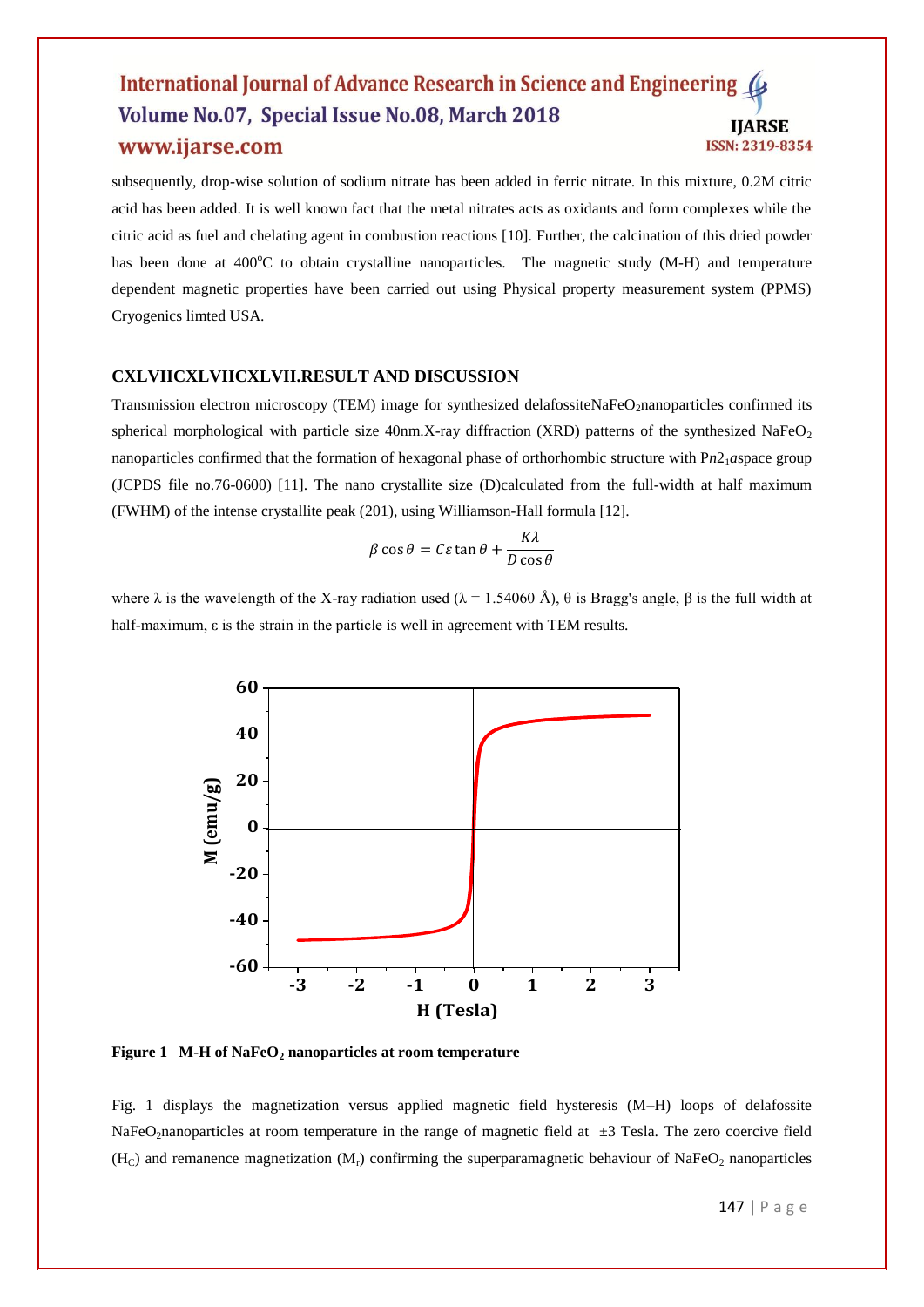as shown in Fig. 1. The value of magnetic saturation has been calculated from the M-H hysteresis loops and found to be 52 emu/g respectively.

Fig. 2 displays the temperature dependent magnetization of nanocrystalline NaFeO<sub>2</sub> from 0 K to 320 K at 30 Oe magnetic field. It has been observed that the magnetization increase linearly with increase in temperature till 155 K and attain maximum magnetization 3.8 emu/g. Afterwards, magnetization drops linearly at 281 K with value 3.53 emu/g. The further roses again linearly till curie temperature. It has been observed that there is minute loss in magnetization as temperature changing.



**Figure 2.M-T of NaFeO<sup>2</sup> nanoparticles at 30Oe magnetic field.**

# **CXLVIII. CONCLUSION**

Delafossite NaFeO<sub>2</sub>nanomaterial has been synthesized by sol-gel method. The average particle size of the NaFeO<sub>2</sub> nanoparticles is 40 nm by using Transmission electron microscope and it also corroborates with X-ray diffraction (XRD). The magnetic study explore that  $NaFeO<sub>2</sub>$  possesses superparamagnetic properties at 300 K. Magnetization versus temperature study confirms that with increase and decrease in temperature magnetization increases and decrease like steps. Superparamagnetic properties of obtained nanoparticles are useful in in vitro and in- vivo applications such as gene therapy, drug carrier and hyperthermia.